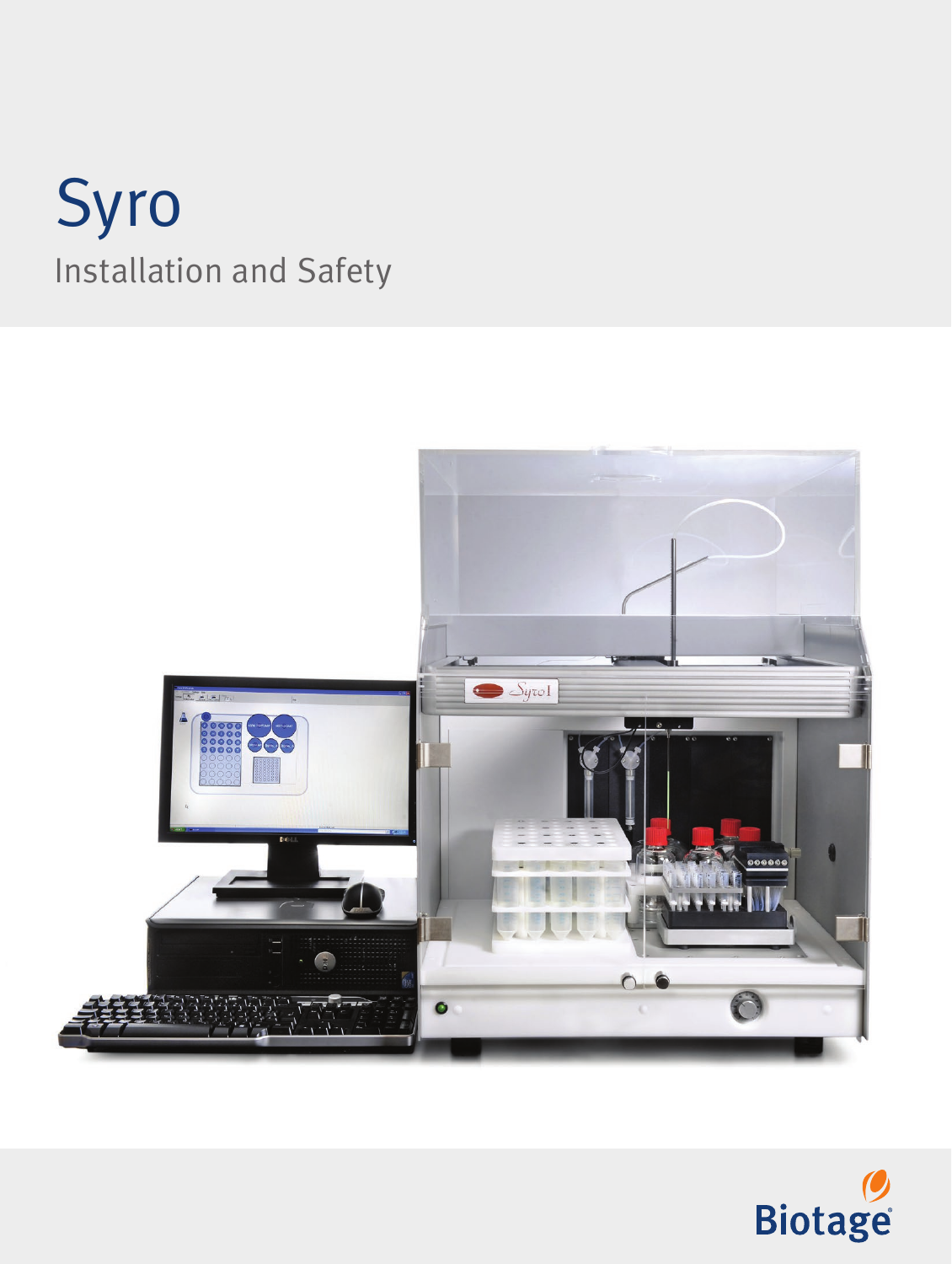# **Table of Contents**

| $\mathbf{1}$            |       |  |                                                                                 |  |  |
|-------------------------|-------|--|---------------------------------------------------------------------------------|--|--|
|                         | 1.1   |  |                                                                                 |  |  |
|                         | 1.2   |  |                                                                                 |  |  |
|                         | 1.2.1 |  |                                                                                 |  |  |
|                         | 1.2.2 |  |                                                                                 |  |  |
|                         | 1.2.3 |  |                                                                                 |  |  |
|                         | 1.2.4 |  |                                                                                 |  |  |
| $\mathbf{2}$            |       |  |                                                                                 |  |  |
|                         | 2.1   |  |                                                                                 |  |  |
|                         | 2.2   |  |                                                                                 |  |  |
|                         | 2.3   |  |                                                                                 |  |  |
|                         | 2.4   |  |                                                                                 |  |  |
|                         | 2.5   |  |                                                                                 |  |  |
|                         | 2.6   |  | Precautions to Avoid Possible Exposure to Excessive Microwave Energy When Using |  |  |
|                         | 2.7   |  |                                                                                 |  |  |
|                         | 2.8   |  |                                                                                 |  |  |
| 2.8.1                   |       |  |                                                                                 |  |  |
|                         | 2.8.2 |  |                                                                                 |  |  |
|                         | 2.9   |  |                                                                                 |  |  |
|                         | 2.10  |  |                                                                                 |  |  |
| $\overline{\mathbf{3}}$ |       |  |                                                                                 |  |  |
|                         | 3.1   |  |                                                                                 |  |  |
|                         | 3.2   |  |                                                                                 |  |  |
|                         | 3.3   |  |                                                                                 |  |  |
|                         | 3.4   |  |                                                                                 |  |  |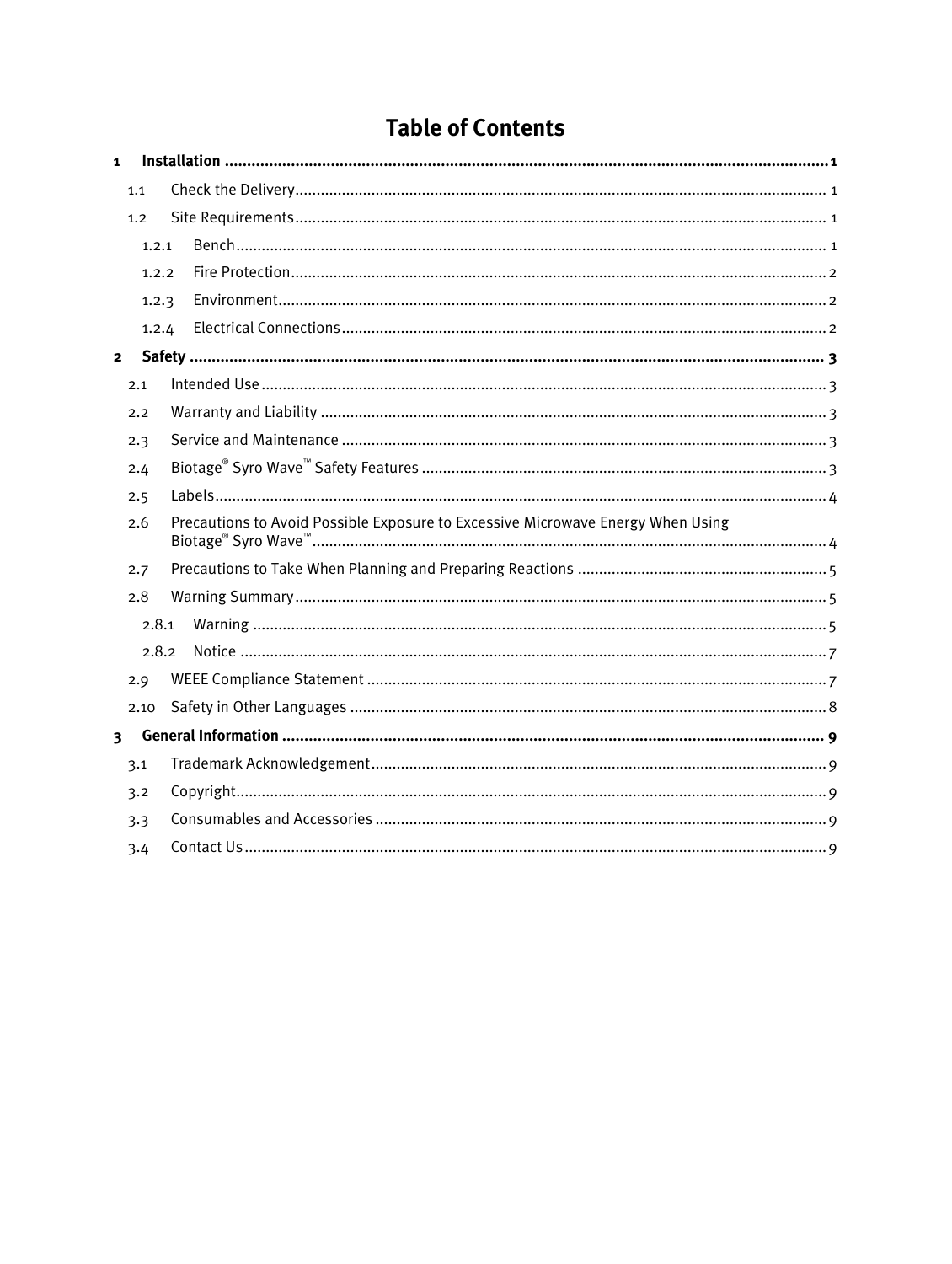# **1 Installation**

**Notice**

• The system shall be unpacked, installed, or re-located by an authorized Biotage service engineer.

# *1.1 Check the Delivery*

Check the exterior of the container for damage during shipment:

- Water damage or discoloration.
- Cuts or gashes.
- Collapsed corners.
- Crushed top or sides.
- Other physical damage.

If the container has been damaged during shipment, please contact the shipping agent and Biotage immediately. See contact information on the back of this document or visit our website www.biotage.com.

# *1.2 Site Requirements*

Before the system is installed by an authorized Biotage service engineer, the installation site should be prepared as follows:

### **1.2.1 Bench**

The bench should be flat, stable, and able to support the weight of the system; see the technical specification in the "Syro User Manual". The required dimensions are shown in the images below. Note that you also need space underneath the bench for the vacuum pump and waste containers.









**Figure 3. Biotage® Syro** *Wave***™ bench.**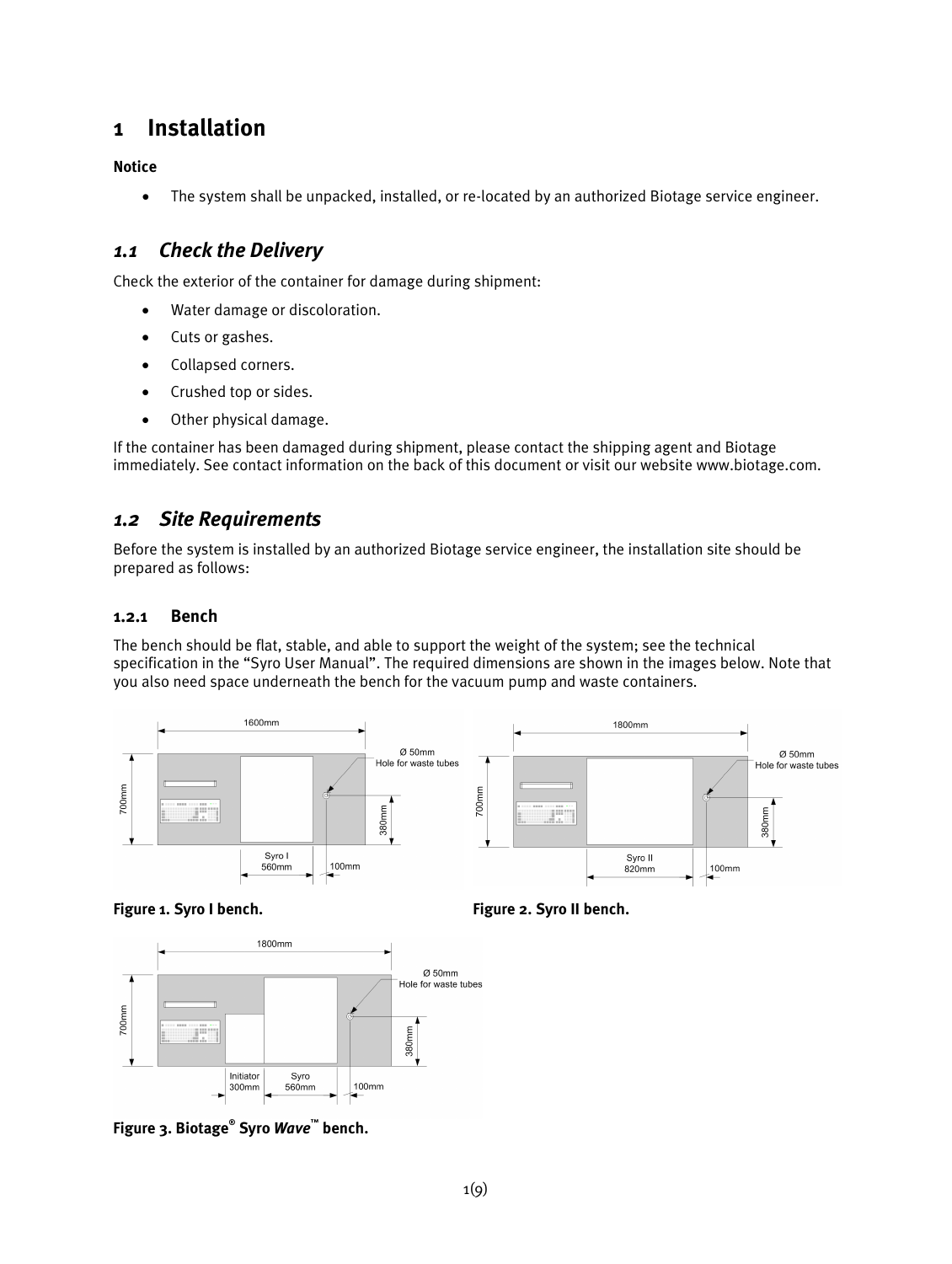Three persons are required when lifting the system parts. The system parts weigh between 12.2 kg (vacuum pump) and 85 kg (Syro II); see the technical specification in the "Syro User Manual".

### **1.2.2 Fire Protection**

External fire protection should be installed according to local regulations for equipment operating unattended.

#### **1.2.3 Environment**

The system must be used with its supplied hood connected to ventilation or placed in a well-ventilated fume hood or an equivalent enclosure to reduce the risk of exposure to harmful gases from the reaction in progress. The diameter of the tube to be connected between the outlet of Syro top-ventilation and exhaust must be 100 mm (3.94").

Biotage® Initiator must be positioned so that the ventilation outlets at the rear are not blocked.

| Operating temperature | 18°C to 32°C (64.4°F to 89.6°F)                                                                                                                                 |
|-----------------------|-----------------------------------------------------------------------------------------------------------------------------------------------------------------|
| Storage temperature   | $0^{\circ}$ C to 50 $^{\circ}$ C (32 $^{\circ}$ F to 122 $^{\circ}$ F)                                                                                          |
| Humidity              | Minimum relative humidity 20% RH<br>Maximum relative humidity 85% for temperatures up to $31^{\circ}$ C<br>decreasing linearly to 50% relative humidity at 40°C |
| Altitude              | Up to 2000 $m$                                                                                                                                                  |

#### **1.2.4 Electrical Connections**

The system must be electrically grounded (earthed). Connect only to a properly grounded outlet. Keep mains plugs easily accessible in case the system needs to be disconnected quickly from mains power.

The Initiator must be connected to the power outlet at the rear left side of the Syro (see the "Electrical Connections" section in the "Syro User Manual"). No equipment other than the Initiator must be connected to this outlet.

| Electrical supply | Syro $1/11$ : | Robot EU: 230 V $\sim$ , 50 Hz (1.5 A),<br>Robot US: 120 V~, 60 Hz (2.5 A)<br>Robot JPN: 100 V~, 50/60 Hz (3.0 A)<br>Vacuum pump EU: 230 V $\sim$ , 50 Hz (1.4 A)<br>Vacuum pump US: 120 $V \sim$ , 60 Hz (3 A)<br>Vacuum pump JPN: 100 V~, 50/60 Hz (3.8 A) |
|-------------------|---------------|--------------------------------------------------------------------------------------------------------------------------------------------------------------------------------------------------------------------------------------------------------------|
|                   |               | Syro <i>Wave</i> : Robot EU: 230 V~, 50 Hz (3.4 A)<br>Robot US: 120 V~, 60 Hz (6.7 A)<br>Robot JPN: 100 V~, 50/60 Hz (8 A)<br>Vacuum pump EU: 230 V~, 50 Hz (1.1 A)<br>Vacuum pump US: 120 V~, 60 Hz (2.6 A)<br>Vacuum pump JPN: 100 V~, 50/60 Hz (2.6 A)    |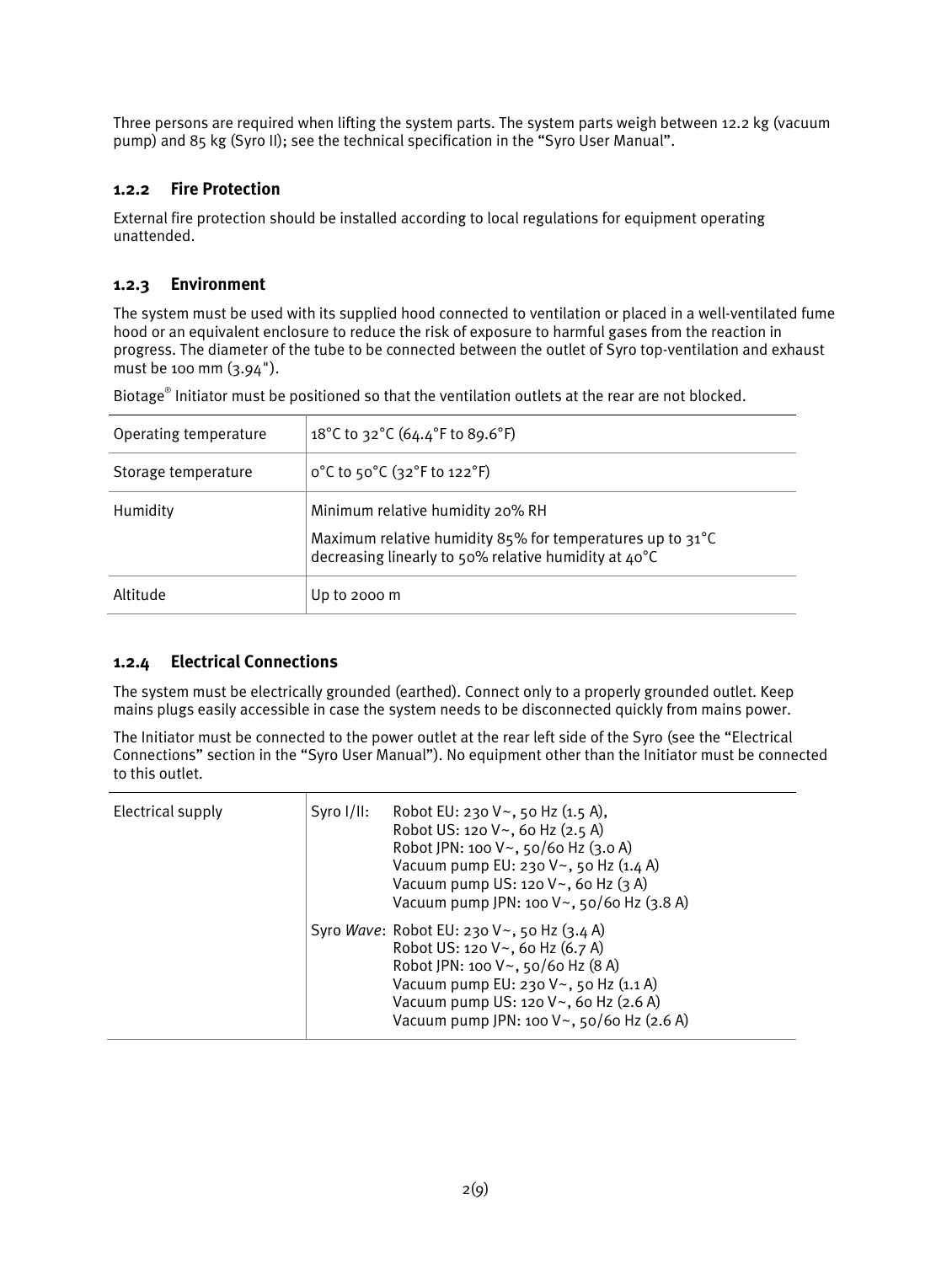# **2 Safety**

It is the employer's responsibility to provide access to all applicable health and safety regulations. The employer must also ensure that all personnel involved in the operation and maintenance of the Syro system fulfill the following criteria:

– Have the necessary education, training, and competence required for the intended use of the system.

– Observe general and specific safety regulations for the use of the system and its accessories and consumables at all times, in order to reduce the risk of personal injury and fire.

# *2.1 Intended Use*

Syro I, Syro II, and Syro *Wave* from Biotage are intended solely for peptide synthesis and have to be operated in a laboratory environment by trained professionals. All operations must be performed:

- o According to the user documentation delivered with the system.
- o According to instructions available at www.biotage.com.
- $\circ$  According to instructions provided through dialogs appearing on the screen.
- $\circ$  According to instructions given by the technical support staff from Biotage.
- o Within limits set by the technical specification in the "Syro User Manual".

Failure to follow those instructions and operate within the limits set by the technical specification may result in personal injury and/or equipment damage.

# *2.2 Warranty and Liability*

See the "Biotage Terms & Conditions of Sale" document at www.biotage.com.

# *2.3 Service and Maintenance*

All service or adjustments shall be performed by an authorized Biotage service engineer. Before handing over the system for service, it should be emptied of system solvent and cleaned from harmful residues as described in the "Maintenance" chapter in the "Syro User Manual".

In order to maintain compliance, only consumables and accessories supplied by Biotage must be used in the system (see the "Syro User Manual").

# *2.4 Biotage® Syro Wave™ Safety Features*

When using a Syro *Wave* system, the magnetron, which generates microwaves, is switched off if:

- The time to reach the target temperature exceeds 100 seconds.
- The temperature in the reactor vial, after reaching the target temperature, decreases by more than 5°C (9°F) below the target temperature for more than 10 seconds.
- The temperature in the reactor vial exceeds 100°C (212°F).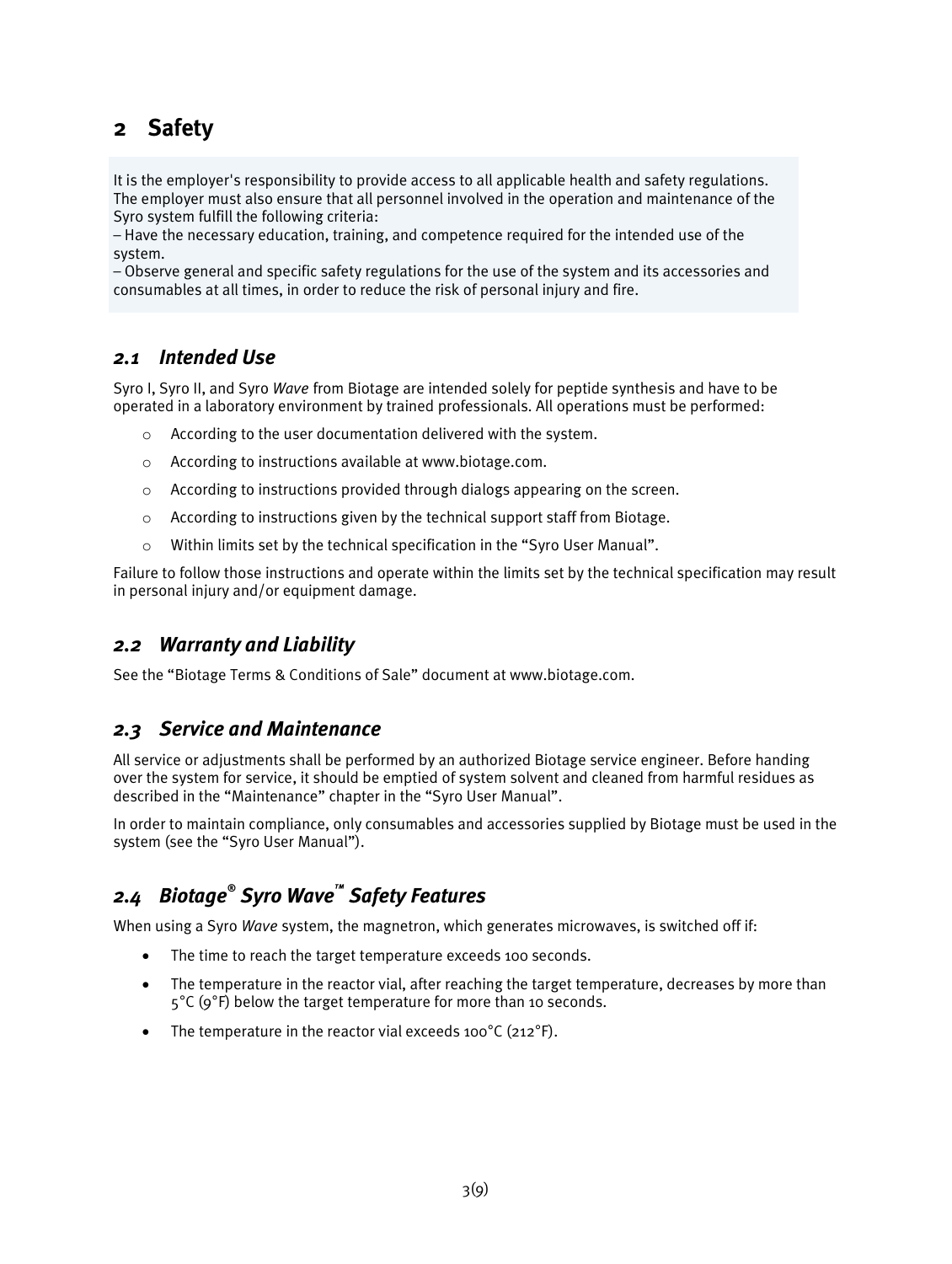# *2.5 Labels*

Labels used on Syro I, Syro II, and Syro *Wave*:



In accordance with all the essential requirements of all applicable European product directives; see the Declaration of Conformity document.



 $\cancel{R}$ 

In accordance with both U.S. and Canadian safety standards; see the Declaration of Conformity document.

Subject to the Waste Electrical and Electronic Equipment (WEEE) Directive; see "WEEE Compliance Statement" on page 7.



Manufacturer.



Consult accompanying user documentation.

Observe general as well as specific safety regulations for the use of the system and its accessories and consumables at all times, in order to reduce the risk of personal injury and fire; see "Warning Summary" on page 5.



Read and follow the specific precautions to avoid possible exposure to excessive microwave energy below. (This label is only used on Syro *Wave* systems.)

# *2.6 Precautions to Avoid Possible Exposure to Excessive Microwave Energy When Using Biotage® Syro Wave™*

- Keep your hands away from the microwave cavity when the system generates microwaves. It is only safe to insert reactor vials etc into the microwave cavity when the green cavity LED is lit and the orange LED is not; see the LED description in the "Syro User Manual".
- Do not operate a damaged system. If the system has been damaged and does not function properly, shut it down and contact Biotage® 1-Point Support™ immediately.
- Do not attempt to operate the system if the microwave cavity contains trapped objects or moisture. If this is the case, clean the microwave cavity as described in the "Maintenance" chapter in the "Syro User Manual".
- Do not fill a reactor vial above or under the stated volume range; see the technical specification in the "Syro User Manual".
- Ensure that the system is switched off and the power cord is disconnected before cleaning the microwave cavity, IR-sensor, and the exterior of the system, and before replacing the cavity lid seal.
- Service or adjustments, other than those described in the "Maintenance" chapter in the "Syro User Manual", shall be made only by an authorized Biotage service engineer.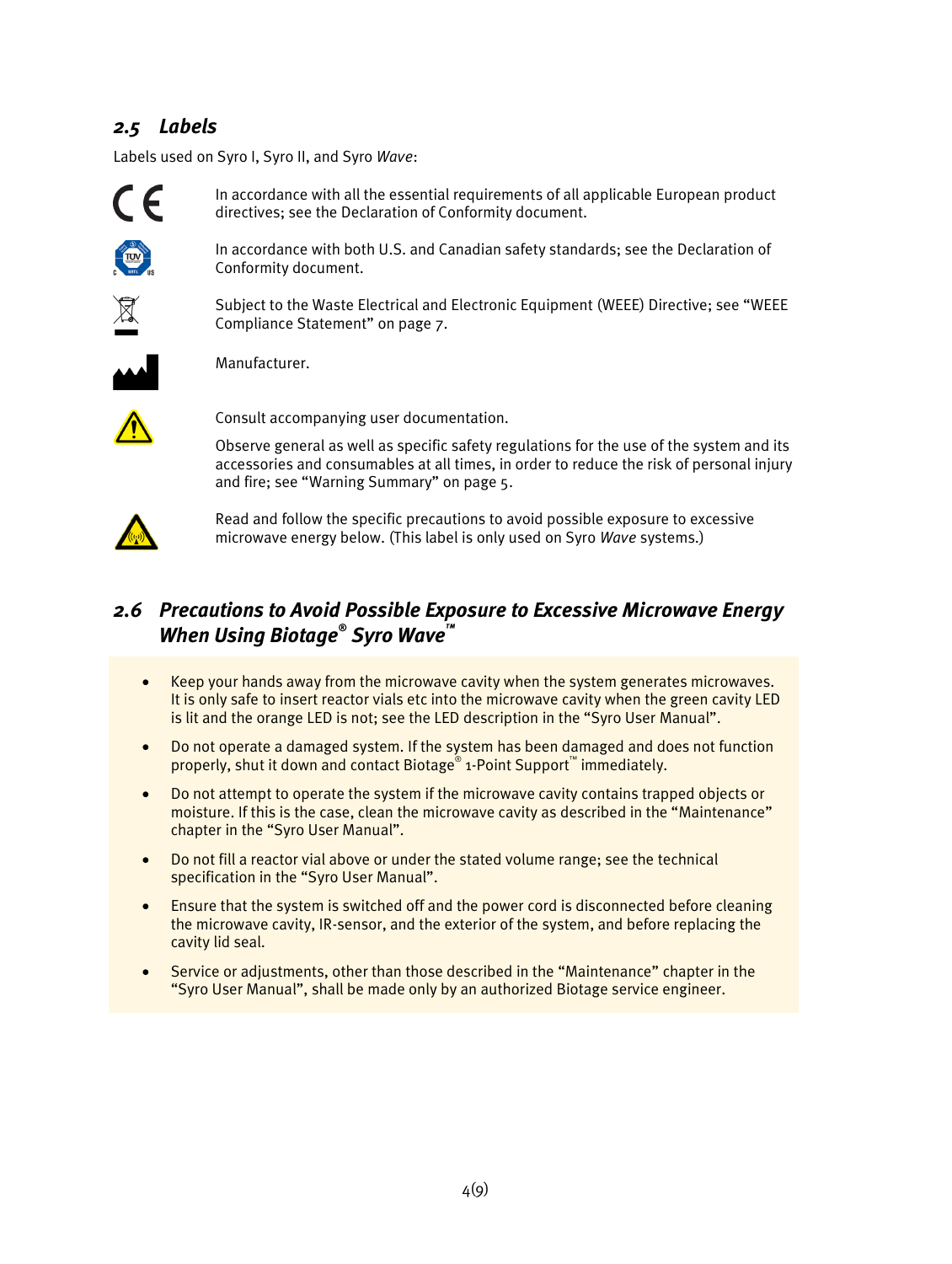# *2.7 Precautions to Take When Planning and Preparing Reactions*

- Before using any chemical, the user must be familiar with:
	- o The hazards of the chemical.
	- o How to use the chemical safely.
	- o What to expect if the recommendations are not followed.
	- o What to do if accidents occur.
	- $\circ$  How to recognize symptoms of overexposure and what to do if such incidents occur.

The relevant information can be found in the chemical's Material Safety Data Sheet (MSDS).

- Use only new reactor vials supplied by Biotage. If a reactor vial is accidentally scratched or damaged prior to heating, it is strongly recommended that this vial be discarded.
- Do not label or use metal objects of any kind inside or on the reactor vial, since arcing may occur.

# *2.8 Warning Summary*

The following conventions are employed throughout the system:

- 1. **Warning** Warns against potential hazards or cautions against unsafe practices.
- 2. **Notice** Used where there is a need for general instructions and suggestions with respect to safety measures.

#### **2.8.1 Warning**

- If using a Syro *Wave* system, read and follow the specific precautions to avoid possible exposure to excessive microwave energy on page  $\Delta$ .
- Read and follow the specific precautions to take when planning and preparing reactions above.

#### **Installation**

- The system must be electrically grounded (earthed). Connect only to a properly grounded outlet. Keep mains plugs easily accessible in case the system needs to be disconnected quickly from mains power.
- The Initiator must be connected to the power outlet at the rear left side of the Syro (see the "Electrical Connections" section in the "Syro User Manual"). No equipment other than the Initiator (when using Syro *Wave*) or the external fan supplied and installed by Biotage (when using Syro I or Syro II) must be connected to this outlet.
- External fire protection should be installed according to local regulations for equipment operating unattended.
- The system must be used with its supplied hood connected to ventilation or placed in a wellventilated fume hood or an equivalent enclosure to reduce the risk of exposure to harmful gases from the reaction in progress.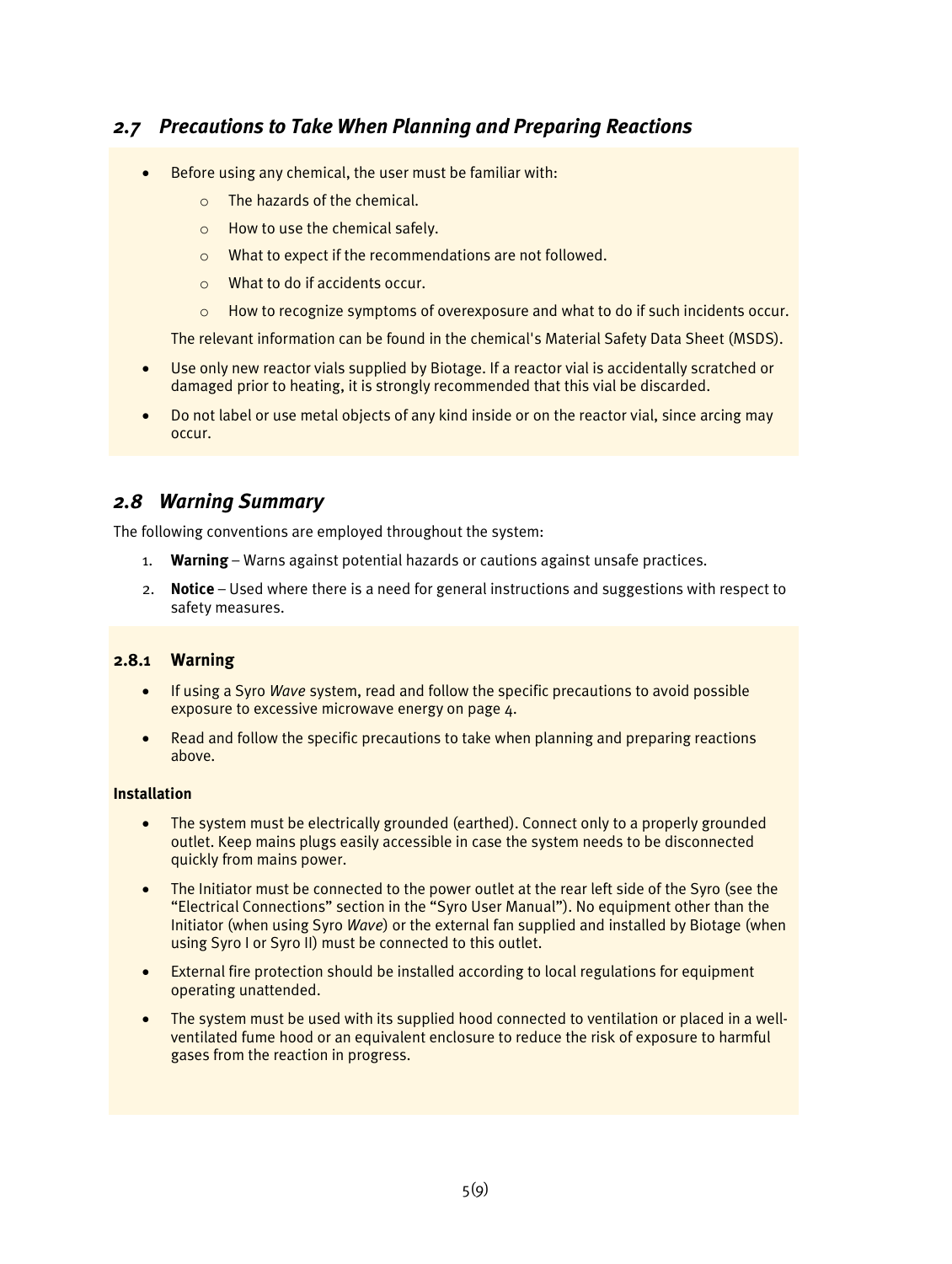#### **In Case of Emergency and Maintenance**

- If materials inside the system should ignite, keep the system doors closed, switch off the system, and disconnect the power cord or shut off the power at the fuse or circuit breaker panel.
- Pinch risk exists at the rear of the system where the robot arm(s) move. Exercise caution when working with the system and always shut it down before accessing the rear.
- Sharp corners may exist at the rear of the system. Exercise caution when working with the system.
- Reagent and solvent bottles should be positioned on or below the work surface. If leakage is observed, shut down the system as described in the "Syro User Manual", disconnect the power cord, and follow the instructions for cleaning the exterior of the system in the "Maintenance" chapter in the "Syro User Manual".
- When it is required that the system is switched off, check that the power switch or switches (Syro *Wave* has two) are switched off, or that the power cord is disconnected.
- Covers and safety shields may only be removed by an authorized Biotage service engineer. Potential electrical hazard exists due to high voltage circuits inside the system.
- The system uses double pole fusing. Use only exact replacement fuses. Incorrect fuses create a potential fire hazard.

#### **Biotage® Syro** *Wave™*

- In the event of a reactor vial breakage inside the microwave cavity, the cavity and the vortexer may contain harmful residues. Clean as described in the "Maintenance" chapter in the "Syro User Manual".
- Ensure that the cavity lid seal (1), cavity wall panel (2), and cavity cover (3) are in position when the system is processing. If a reactor vial should be damaged or leak inside the microwave cavity, and the cavity lid seal, cavity wall panel, or cavity cover is not in its position, there is a risk of personal injury.



• Do not touch the reactor vial until the temperature has been reduced to a safe level (see the temperature readings on the touch screen).

#### **Robot Arm**

- Keep your hands out of range of the robot arm(s) and the needle(s) when the system is in use, and when pausing or stopping the processing, until the robot arm or arms have stopped moving. The robot arm operates without a warning signal. There is a risk of personal injury.
- Keep the system doors closed while the system is dispensing liquids. There is a risk of personal injury.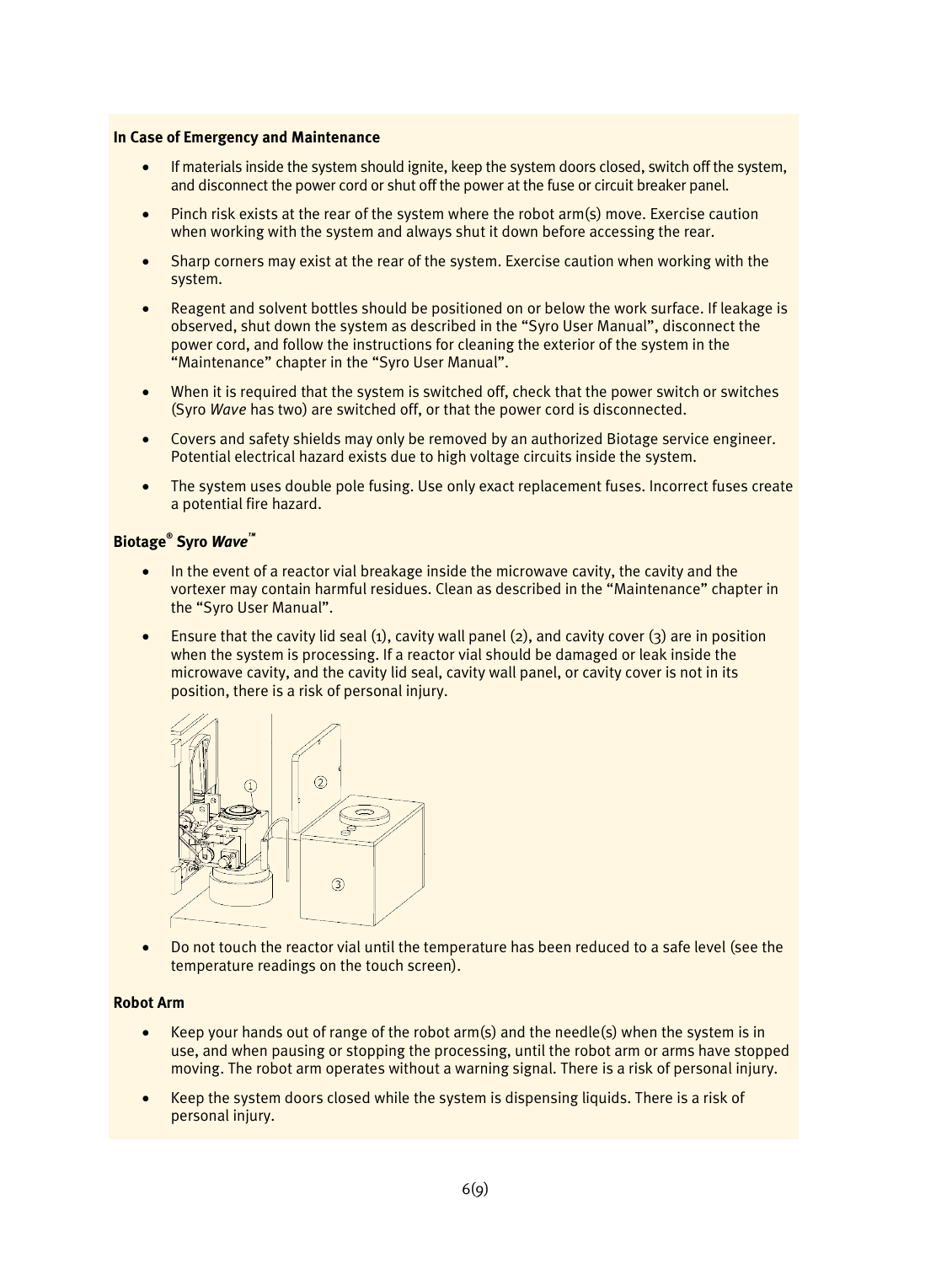#### **2.8.2 Notice**

- Read all instructions before using the system.
- Use the system only for its intended purpose, as described in the user documentation delivered with the system and user documentation available at www.biotage.com.
- The system shall be unpacked, installed, or re-located only by an authorized Biotage service engineer.
- In order to maintain compliance, only consumables and accessories supplied by Biotage must be used in the system (see the "Syro User Manual").
- If using a Syro *Wave* system and spillage inside the microwave cavity has occurred, clean it as described in the "Maintenance" chapter in the "Syro User Manual".
- It is each user's responsibility to study the Material Safety Data Sheet (MSDS) for each chemical used. Handle chemical and liquid waste according to the MSDS and to local/national guidelines on laboratory safety procedures. In case of spillage, the MSDS contains instructions for decontamination, including what decontamination agent to use for safe operation as well as information about any protective equipment required.
- The system must be located in an area where the ambient air is clean and dry. No emission of solid particles or smoke in the air by adjacent equipment is allowed. The level of dust and humidity should be comparable to that of normal laboratory spaces.
- Before operating the system, ensure that all connections are properly connected (see the "Syro User Manual") and that the waste containers are not full.
- If running a random X/Y/Z test of a robot arm, remove all racks and bottles from the work surface to prevent damage to the robot arm or needle.

# *2.9 WEEE Compliance Statement*



#### **Valid for customers in EU countries**

We are committed to being a good corporate citizen. As part of that commitment, we strive to maintain an environmentally conscious manufacturing operation. The European Union (EU) has enacted a directive on product recycling, Waste Electrical and Electronic Equipment (WEEE), and over time this directive will be implemented in the national laws of each EU member state.

Products falling under the scope of the WEEE Directive are identified with a crossed over "wheelie" bin symbol on the product label, as indicated to the left. To forward the products for recycling or proper disposal, use an authorized collection system or return them to Biotage Sweden AB.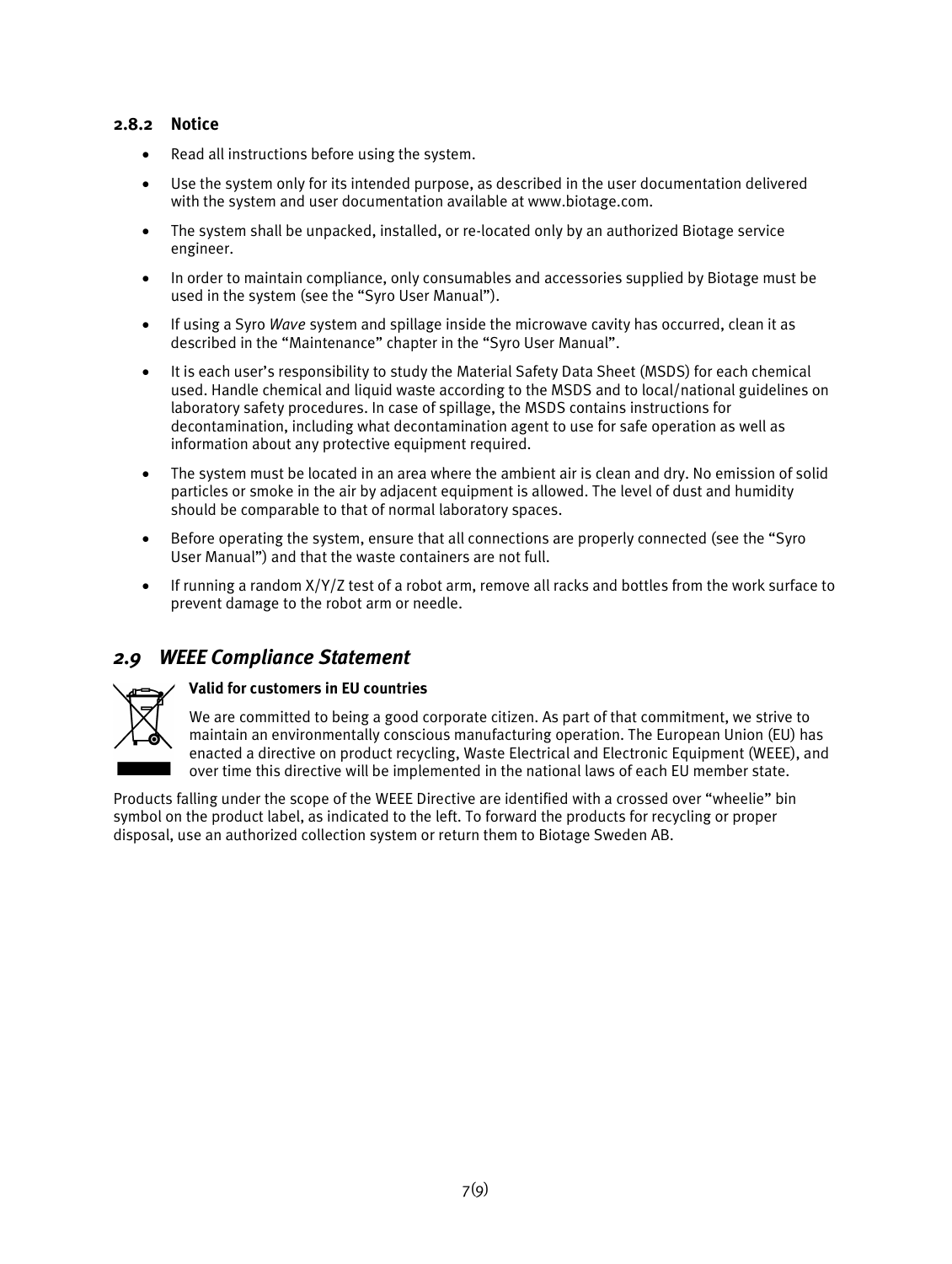# *2.10 Safety in Other Languages*

Translated versions of the safety document are available on the User Documentation CD delivered with the equipment.

Oversatte udgaver af sikkerhedsdokumentet findes på den cd med brugervejledningen, der leveres med udstyret.

Vertaalde versies van het veiligheidsdocument zijn beschikbaar op de cd-rom met gebruikersdocumentatie die wordt meegeleverd met de apparatuur.

Turvallisuusasiakirjan käännösversiot ovat laitteen mukana toimitettavalla käyttäjädokumentaation sisältävällä CD-levyllä.

Des versions traduites du document Sécurité sont disponibles sur le CD de documentation utilisateur fourni avec l'appareil.

Übersetzte Versionen des Sicherheitsdokuments sind auf der Benutzerdokumentations-CD verfügbar, die im Lieferumfang des Geräts enthalten ist.

## セーフティドキュメントの日本語訳は機器に付属されているユーザー・ドキュメンテーショ

#### ンCDでご確認いただけます。

Le versioni tradotte della documentazione di sicurezza sono disponibili sul CD di documentazione dell'utente in dotazione con lo strumento.

Las versiones traducidas del documento de seguridad están disponibles en el CD de documentación para el usuario que se entrega junto con el equipo.

Översatta versioner av säkerhetsdokumentet finns på cd:n med användardokumentation som levereras tillsammans med utrustningen.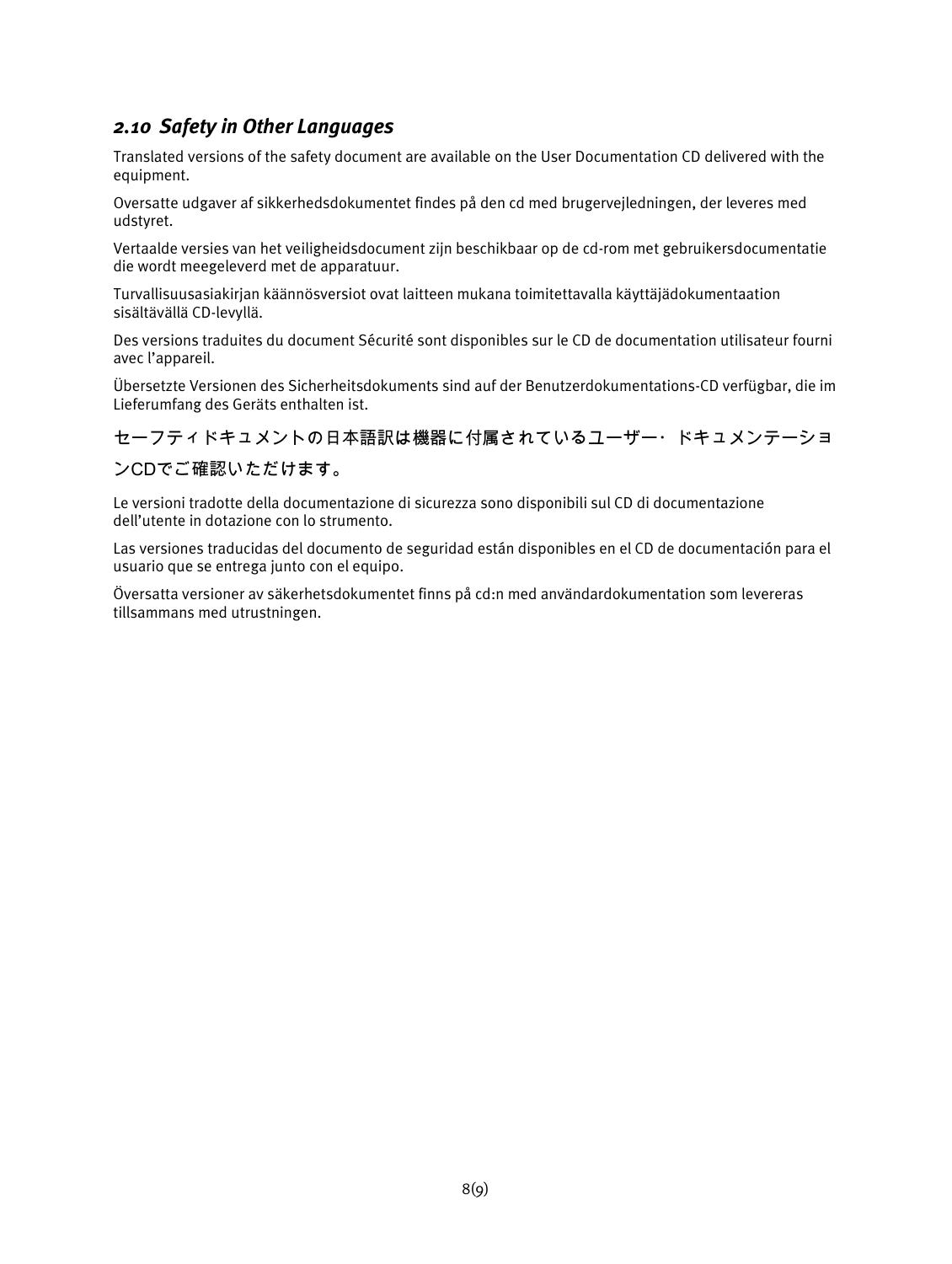# **3 General Information**

# *3.1 Trademark Acknowledgement*

A list of all trademarks owned by Biotage AB are available at www.biotage.com/legal.

Other product and company names mentioned herein may be trademarks or registered trademarks and/or service marks of their respective owners, and are used only for explanation and to the owners' benefit, without intent to infringe.

# *3.2 Copyright*

Information in this document is subject to change without notice and does not represent any commitment from Biotage.

Contents © 2014 Biotage and portions MultiSynTech GmbH. All rights reserved. No material may be reproduced or published without the written permission of Biotage.

# *3.3 Consumables and Accessories*

In order to maintain compliance, only consumables and accessories supplied by Biotage must be used in the system (see the "Syro User Manual"). To order consumables and accessories, see contact information on the back of this document or visit our website www.biotage.com.

# *3.4 Contact Us*



Biotage Sweden AB Box 8 SE-751 03 Uppsala SWEDEN

Visiting address: Vimpelgatan 5

Phone: +46 18 56 59 00 Fax: +46 18 59 19 22 E-mail: info@biotage.com Website: www.biotage.com

Please contact your local Biotage representative. See contact information on the back of this document or visit our website www.biotage.com.